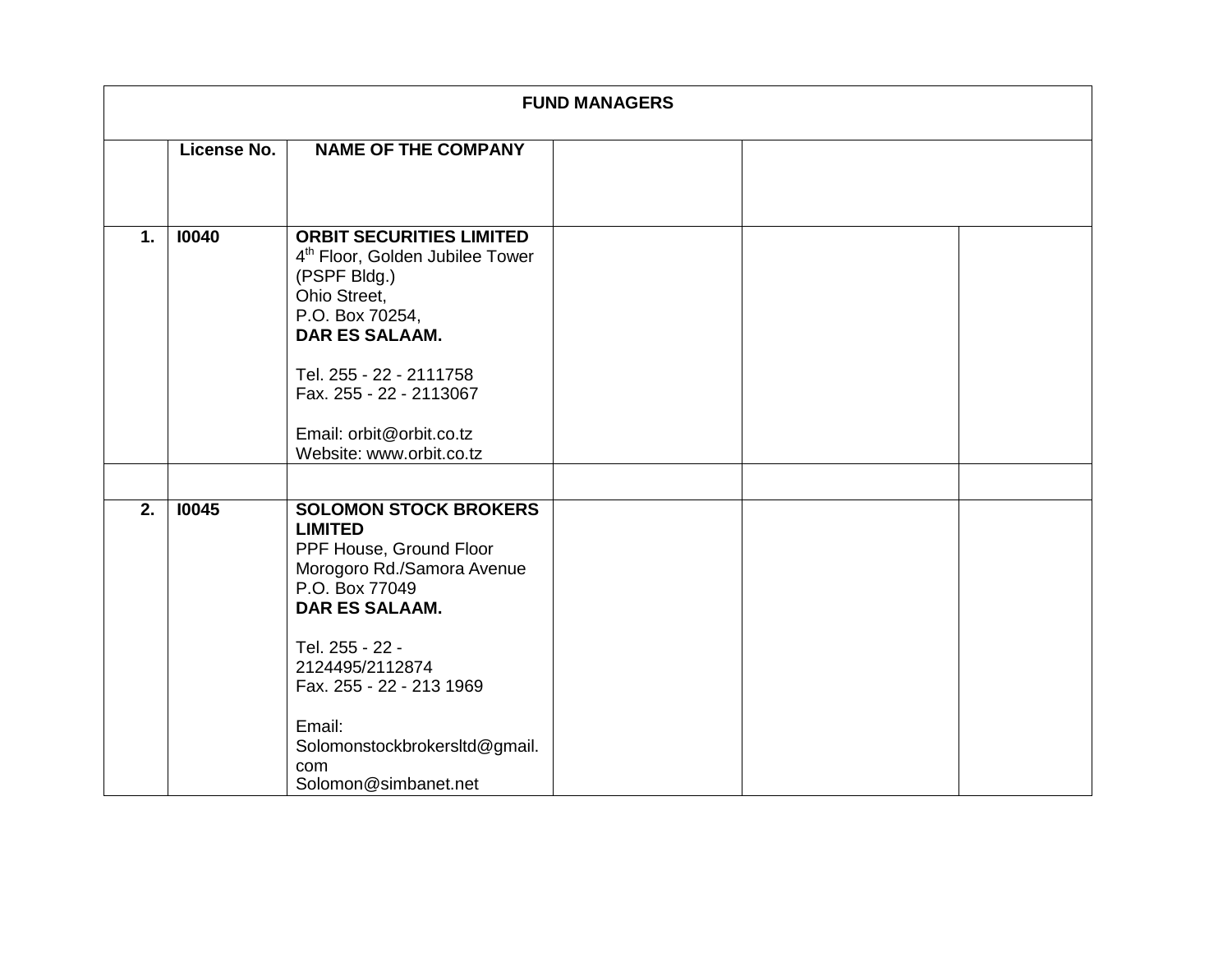| 3. | 10046 | <b>E.A. CAPITAL LIMITED</b><br>E.A Capital (T) Limited,<br>3 <sup>rd</sup> Floor, Acacia Estates<br>84 Kinondoni Road,<br>P.O. Box 20650,<br><b>DAR ES SALAAM.</b><br>Email: ec@eacapital-tz.com                                                                |  |  |
|----|-------|-----------------------------------------------------------------------------------------------------------------------------------------------------------------------------------------------------------------------------------------------------------------|--|--|
| 4. | 10050 | <b>WATUMISHI HOUSING</b><br><b>COMPANY LIMITED</b><br>Golden Jubilee Tower, 4 <sup>th</sup> Floor,<br>Ohio Street/Kibo Street,<br>P.O. Box 5119,<br>DAR ES SALAAM.                                                                                              |  |  |
| 5. | 10051 | <b>OPTIMA CORPORATE</b><br><b>FINANCE LIMITED</b><br>Kinondoni Road,<br>1 <sup>st</sup> Floor, Togo Tower,<br>P.O. Box 4441,<br><b>DAR ES SALAAM.</b><br>Tel: +255 22 266 6031<br>Email:<br>info@optimacorporate.co.tz<br>Website:<br>www.optimacorporate.co.tz |  |  |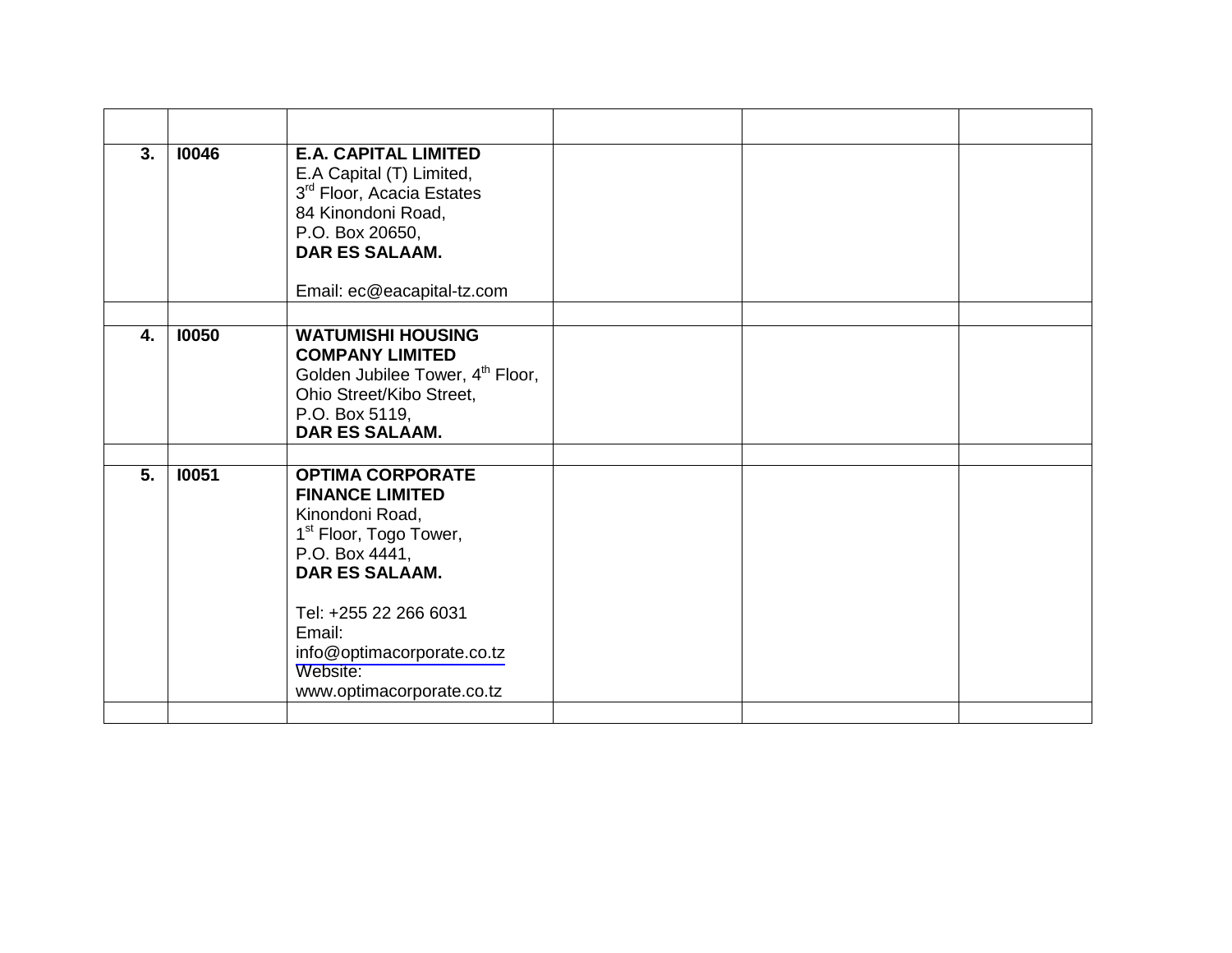| 6.               | 10052 | <b>CORNERSTONE PARTNERS</b><br>LTD.<br>Unit 96J, Ground Floor,<br>Kilimani Road, Ada Estate,<br>Kinondoni,<br>P. O. Box 9302<br>Dar es Salaam, Tanzania<br>Tel: +255 22 212 3491/2<br>Fax: +255 22 212 3493 |  |  |
|------------------|-------|-------------------------------------------------------------------------------------------------------------------------------------------------------------------------------------------------------------|--|--|
|                  |       | E:-Mail:<br>info@cornerstonepartners.co.tz                                                                                                                                                                  |  |  |
|                  |       | Website:<br>www.cornerstonepartners.co.tz                                                                                                                                                                   |  |  |
|                  |       |                                                                                                                                                                                                             |  |  |
| $\overline{7}$ . | 10041 | <b>UNIT TRUST OF TANZANIA -</b><br><b>ASSET MANAGEMENT AND</b><br><b>INVESTORS SERVICES PLC</b><br>(UTT-AMIS)                                                                                               |  |  |
|                  |       | <b>DAR ES SALAAM</b><br>2 <sup>nd</sup> Floor, Sukari House<br>Sokoine Drive / Ohio Street<br>P.O. Box 14825<br>Dar es Salaam                                                                               |  |  |
|                  |       | Tel: +255 22 212 250 l / 213<br>7592/2128460/61<br>Fax: +255 22 21 3 7593                                                                                                                                   |  |  |
|                  |       | <b>DODOMA</b><br>PSSSF House, 6 <sup>th</sup> Floor, Makole<br>Street,<br>P. O. Box 1310,                                                                                                                   |  |  |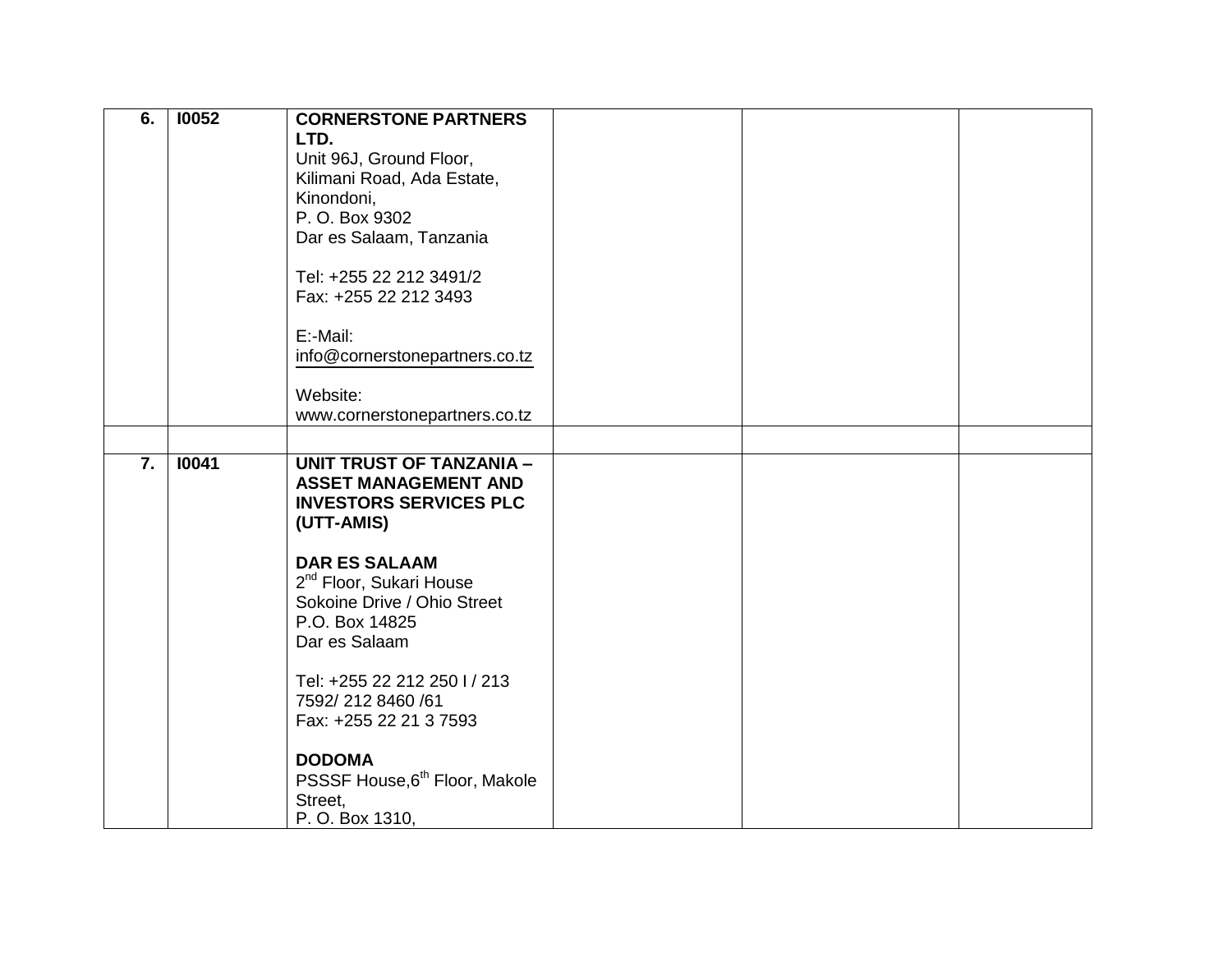|    |       | Dodoma                                                                                                                                                                                                                                         |  |  |
|----|-------|------------------------------------------------------------------------------------------------------------------------------------------------------------------------------------------------------------------------------------------------|--|--|
|    |       | Email: uwekezaji@utamis.co.tz                                                                                                                                                                                                                  |  |  |
|    |       | Website: www.uttamis.co.tz                                                                                                                                                                                                                     |  |  |
|    |       |                                                                                                                                                                                                                                                |  |  |
| 8. | 10042 | <b>FIMCO LTD</b><br>Jangid Plaza,<br>$2^{nd}$ Floor,<br>Ali Hassan Mwinyi Road,<br>P.O. Box 70468,<br>DAR ES SALAAM.<br>Tel: +255 22 292 6227                                                                                                  |  |  |
|    |       |                                                                                                                                                                                                                                                |  |  |
| 9. | 10063 | <b>SECURITIES</b><br><b>TANZANIA</b><br><b>LIMITED</b><br>2 <sup>nd</sup> Floor, Office 201, Jangid<br>Plaza<br>Ali Hassan Mwinyi Road,<br>P.O. Box 9821<br>Dar es Salaam<br>Tel: 255 (22) 2926578<br>E-mail:<br>info@tanzaniasecurities.co.tz |  |  |